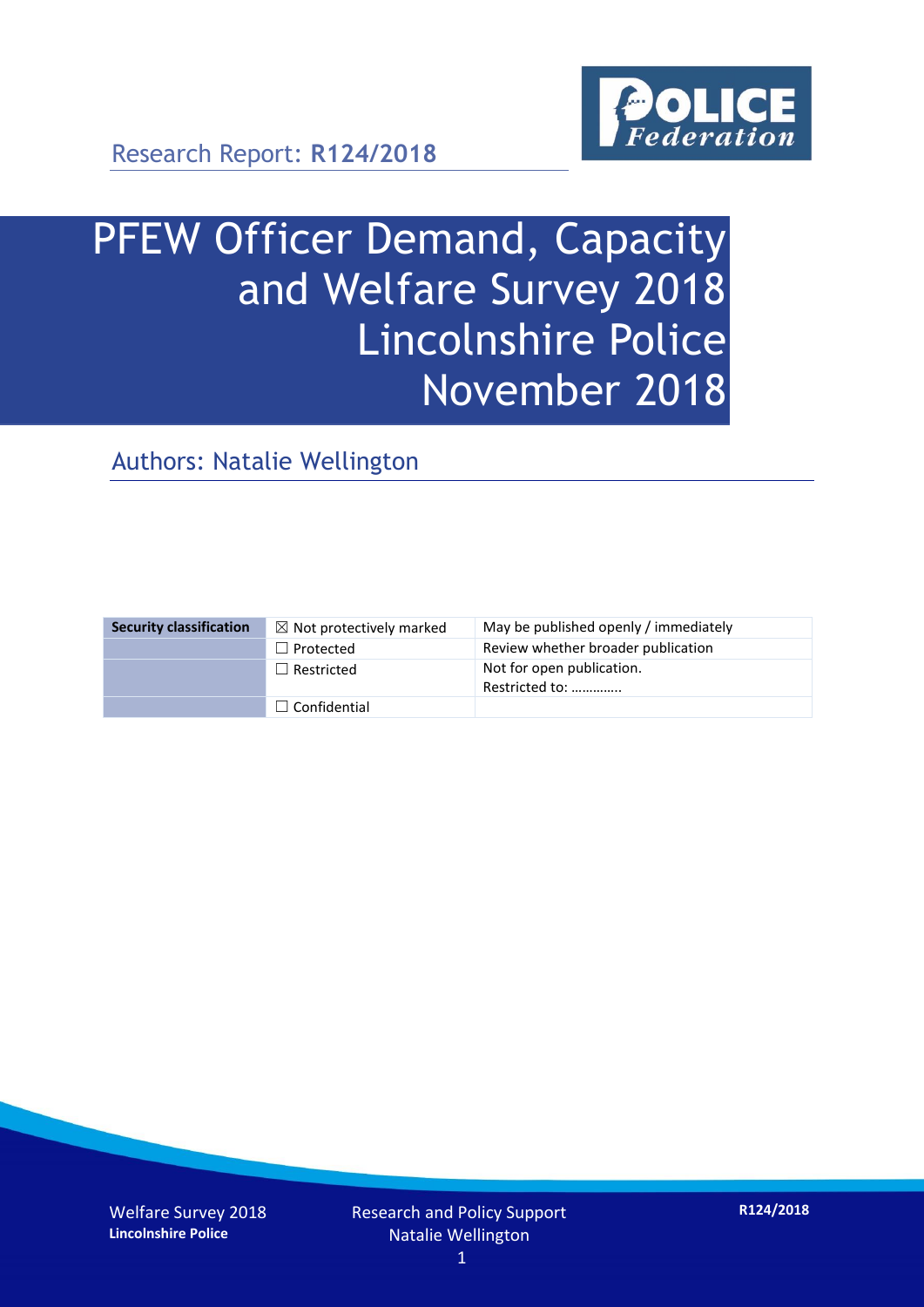### **FOREWORD**

#### **INTRODUCTION**

Over the last decade, the impact of reducing policing budgets on officer numbers has been considerable, with a 15% fall in officer numbers over a seven year period from a high of 142,056 in 2009 to 121,010 in March 2018. $^{\mathrm{i}}$  Evidence from a focus group study conducted by the PFEW<sup>ii</sup> highlighted that these reductions may be having a negative effect on officers individual wellbeing. It was within this context that the Police Federation of England and Wales (PFEW) began a biennial Demand, Capacity and Welfare Survey. The 2018 PFEW Officer Demand, Capacity and Welfare Survey is the second iteration of the survey.

This report provides a summary of responses to key questions from the 2018 PFEW Officer Demand, Capacity and Welfare Survey from respondents in Lincolnshire Police.

Where appropriate, details of average responses from last year, or the police service as a whole, are also presented. However, differences across these figures have not been tested to assess whether they are statistically significant<sup>1</sup>; therefore any and all differences reported are for guidance only and must be treated with caution.

Force rankings have not been included, because not all differences are statistically significant. In addition, forces with fewer than 100 respondents were not provided with a force level report as their sample size was too small to be representative of the force as a whole and may have enabled identification of individuals based on their demographics.

Please be aware that the total number of responses for each item may vary slightly as not all items were answered by all respondents, and all percentages are rounded to the nearest whole number. In addition, the actual differences between any and all groups may be quite small and these details should be considered when interpreting the data.

Welfare Survey 2018 **Lincolnshire Police**

-

 $<sup>1</sup>$  As all the data are derived from samples of the population, rather than the whole population, percentage figures calculated are strictly</sup> speaking estimates, rather than exact measures. This means that every figure has a margin of error associated with it. Hence a very small percentage difference year on year may be due to sampling, rather than to actual changes.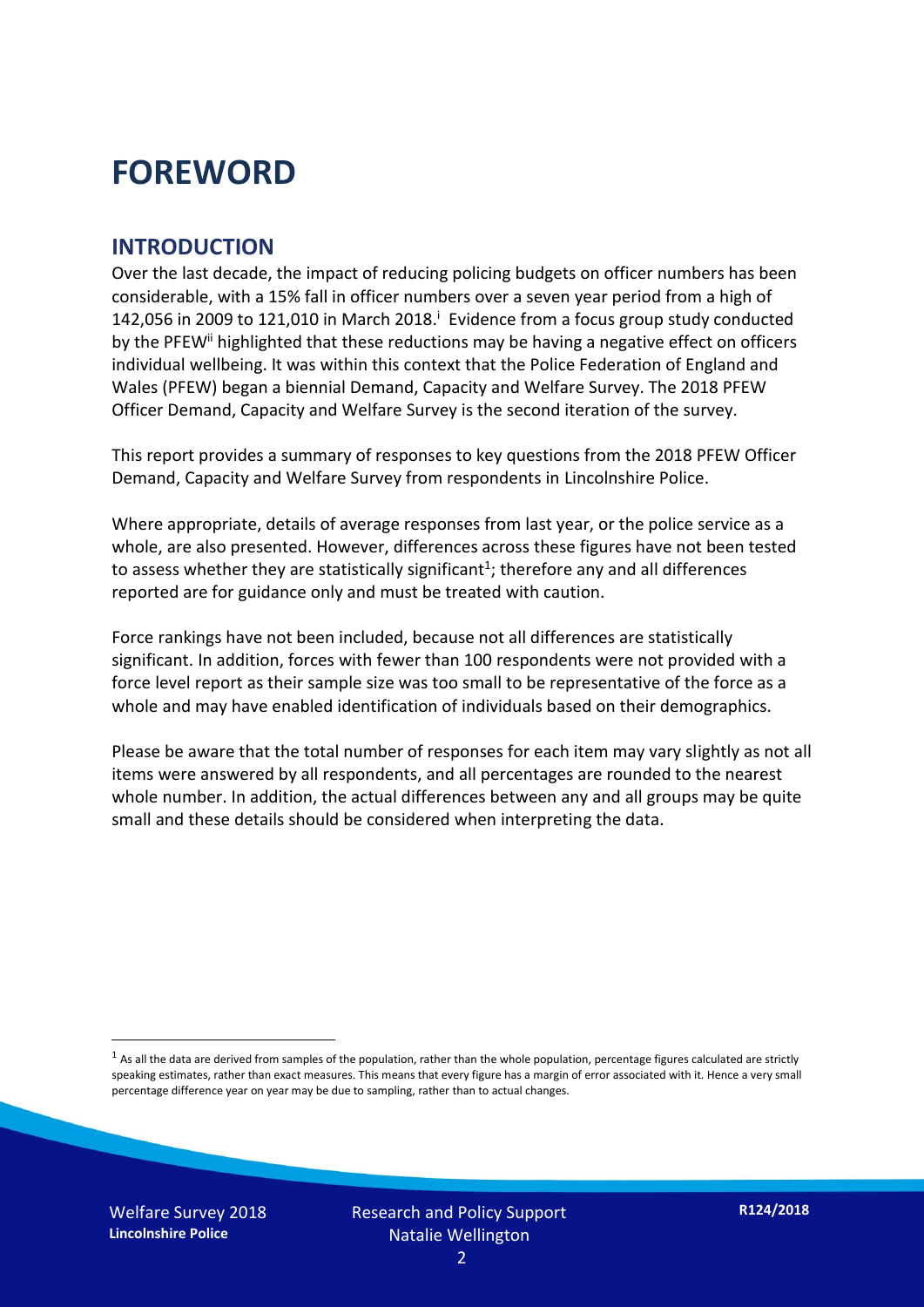#### **RESPONSE RATES AND DEMOGRAPHICS**

Survey responses were gathered over a six-week period between August and September 2018. All officers of the federated ranks in England and Wales were eligible to participate.

Analyses were conducted on a sample of 18,100 responses drawn from all 43 forces across England and Wales.<sup>2</sup> The national response rate for the 2018 survey was 15%.

Overall 4% of respondents (n=788) to the survey declined to state which force they belonged to. These responses have been included within the national data but are excluded from force-level analyses.

142 responses were received from Lincolnshire Police, representing a response rate of around 13%. <sup>3</sup> The margin of error for this report has been calculated using the size of the sample and the population. At a 95% confidence level, this force report has a 8% margin of error. If the margin of error is less than 5%, it can be considered to be within the normal bounds of academic rigor.<sup>4</sup> If this threshold has not been met, the results from this report must be interpreted with caution.

71% of responses from Lincolnshire Police were received from male officers and 26% of responses were from female officers. The other 3% preferred not to say. In regards to rank, 67% of respondents from Lincolnshire Police were Constables, 21% were Sergeants, 10% were Inspectors, and 1% were Chief Inspectors. 1% of responses from Lincolnshire Police were received from Black and Minority Ethnic (BME) officers.

-

 $2$  Data were removed where the respondent indicated they were not currently a police officer or they gave implausible answers – for full exclusion criteria, please see the full report.

<sup>3</sup> Based on March 2018 Home Office figures of officer headcount, for full details please see item ii in the reference section.

<sup>4</sup> The generally accepted academic standards is a 95% confidence level with a 5% (or less) margin of error.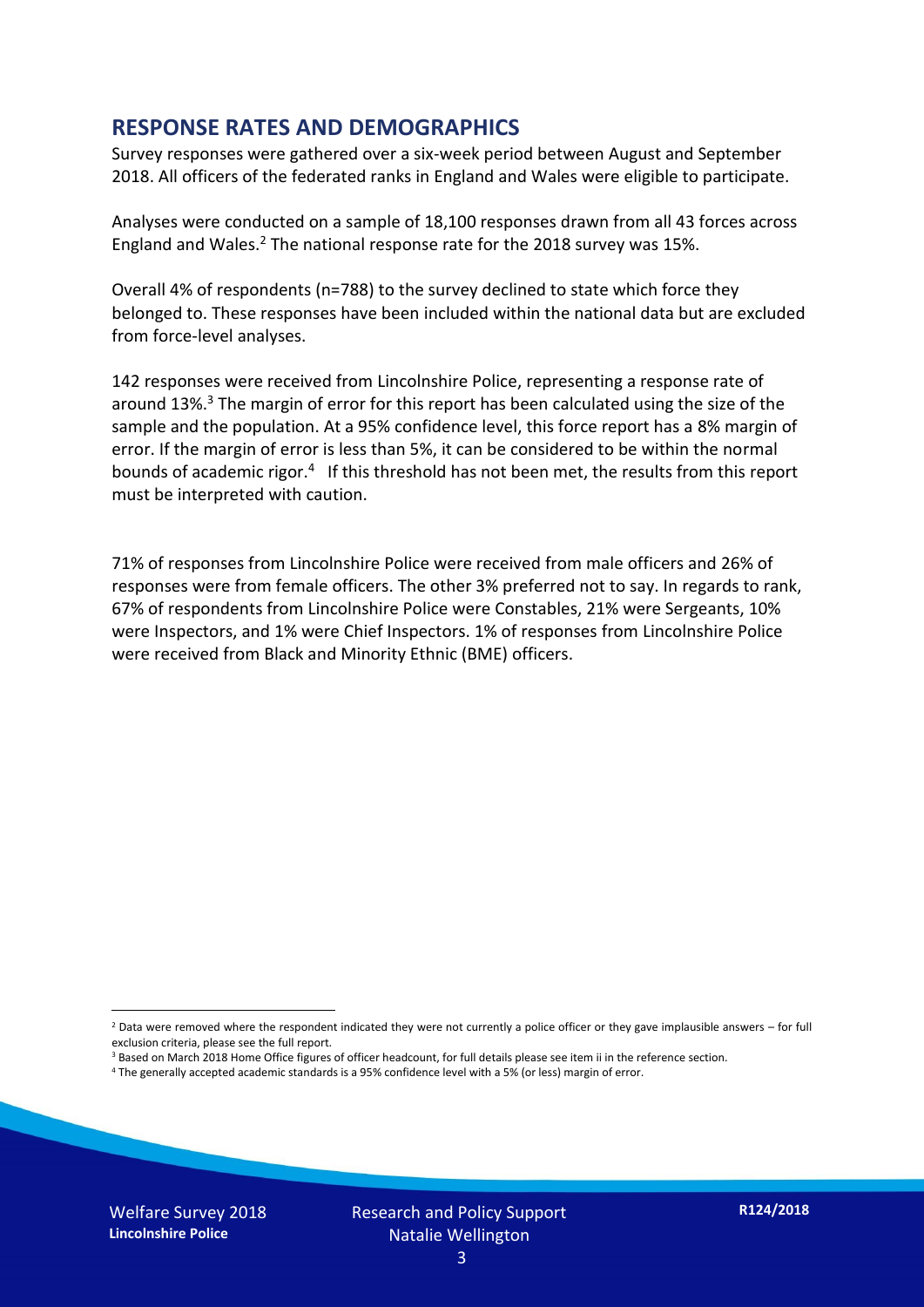### **INFOGRAPHIC**



#### **Who responded?**

**142** responses were received from Lincolnshire Police, representing a **13%** response rate



Welfare Survey 2018 **Lincolnshire Police**

Research and Policy Support Natalie Wellington

**R124/2018**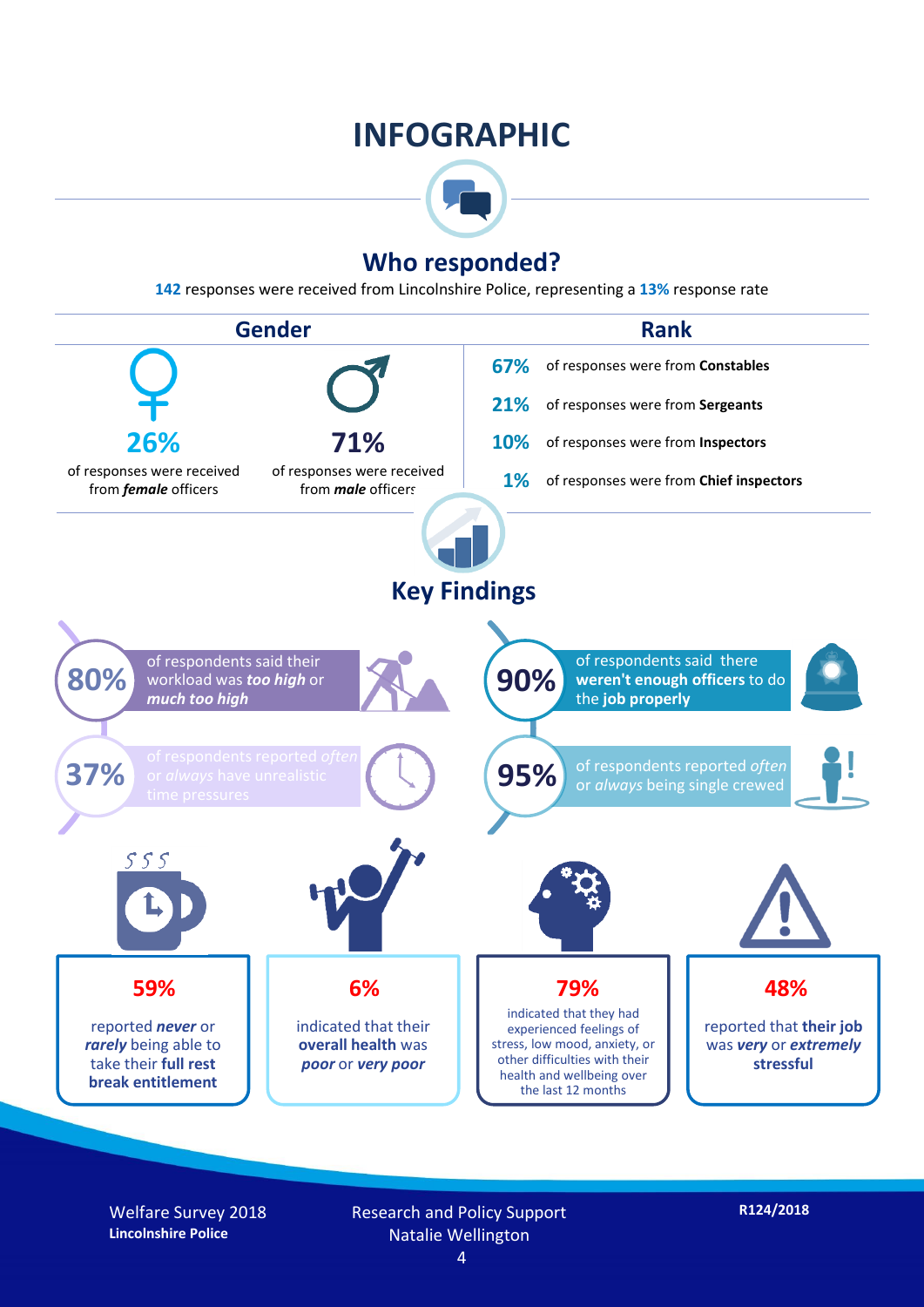### **Executive Summary**

- **142** responses were received from Lincolnshire Police, representing a response rate of around **13%**.
- The average (mean) rating for overall Job satisfaction for respondents from Lincolnshire Police was **4/10.**
- Frequent single crewing (often or always) was reported by **95%** of respondents from Lincolnshire Police.
- **59%** of respondents from Lincolnshire Police reported *never* or *rarely* being able to take their **full rest break entitlement***.*
- **80%** of respondents from Lincolnshire Police said their **workload** was *too high* or *much too high.*
- **37%** of respondents from Lincolnshire Police reported *often* or *always* **having unrealistic time pressures***.*
- **90%** of respondents from Lincolnshire Police said there **weren't enough officers to do the job properly***.*
- **5%** said that they had **enough time engage in proactive policing** in their team/unit*.*
- **6%** of respondents from Lincolnshire Police indicated that their **overall health** was *poor* or *very poor.*
- **79%** of respondents from Lincolnshire Police indicated that they had **experienced feelings of stress, low mood, anxiety, or other difficulties with their health and wellbeing** over the last 12 months.
- **48%** of respondents from Lincolnshire Police reported that their job was *very* or *extremely* **stressful***.*
- **15%** of Lincolnshire Police respondents reported that they had suffered **one or more injuries** that required medical attention as a result of **work-related violence** in the last year.
- **20%** of Lincolnshire Police respondents reported that they had suffered **one or more injuries** that required medical attention as a result of **work-related accidents** in the last year.
- **34%** of respondents from Lincolnshire Police felt that someone would be **treated differently (in a negative way)** if they disclosed difficulties with their mental health and wellbeing.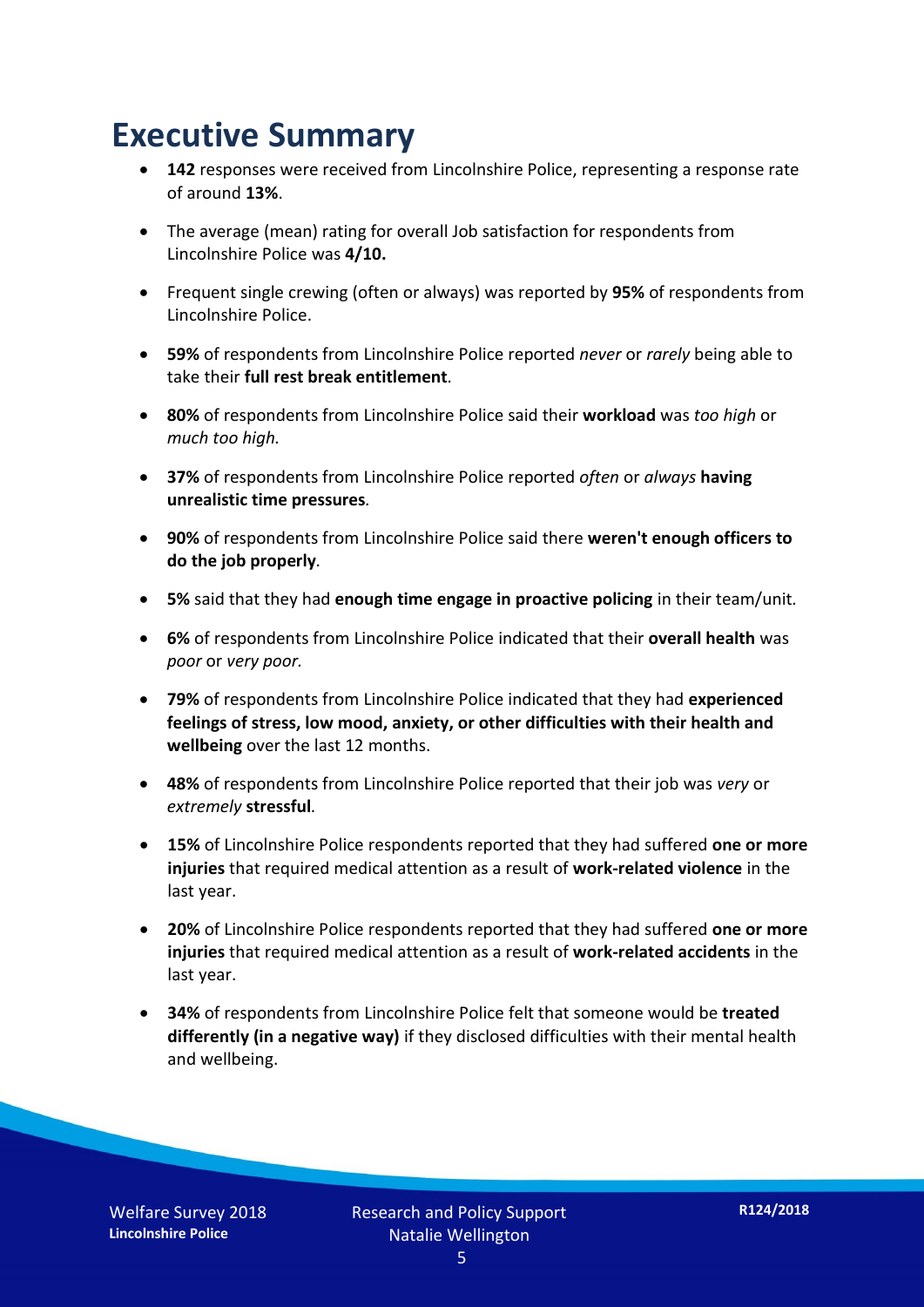## **1. WORKING ARRANGEMENTS**

#### **1.1. OVERALL JOB SATISFACTION**

Respondents were asked to rate their overall job satisfaction between 0 and 10, where 0 was 'not at all satisfied' and 10 was 'completely satisfied.'

The average (mean) rating for overall job satisfaction for respondents from Lincolnshire Police was 4/10 (range 0-9), with 34% of respondents reporting an overall job satisfaction rating of 2 or less.

This can be compared to the National average of 4/10, and 32% of respondents reported an overall job satisfaction rating of 2 or less.

#### **1.2. SHIFTS**

3% of respondents from Lincolnshire Police reported that their formal shift duration was more than the 8-10 hours advised by the Health and Safety Executive<sup>iii</sup> and the Police Negotiating Board,<sup>iv</sup> and 3% of respondents indicated a shift length of 12 hours or more.

7% of the national sample indicated that their formal shift duration was more than 8-10 hours, and 5% indicated a shift length of 12 hours or more.

#### **1.3. SINGLE CREWING**

Among respondents from Lincolnshire Police, for whom this item was applicable, 95% reported being single crewed either *often* or *always* over the previous 12 month period. This can be compared with 75% of respondents from the national sample.

#### **1.4. BREAKS, REST DAYS AND ANNUAL LEAVE**

59% of respondents from Lincolnshire Police reported *never* or *rarely being* able to take their full rest break entitlement, and 72% reported having had two or more rest days cancelled in the previous 12 month period. In addition, 33% of respondents from Lincolnshire Police told us that they have not been able to take their full annual leave entitlement in the previous 12 month period.

Historical comparison for items relating to breaks, rest days and annual leave for **Lincolnshire Police**, are provided in Table 1.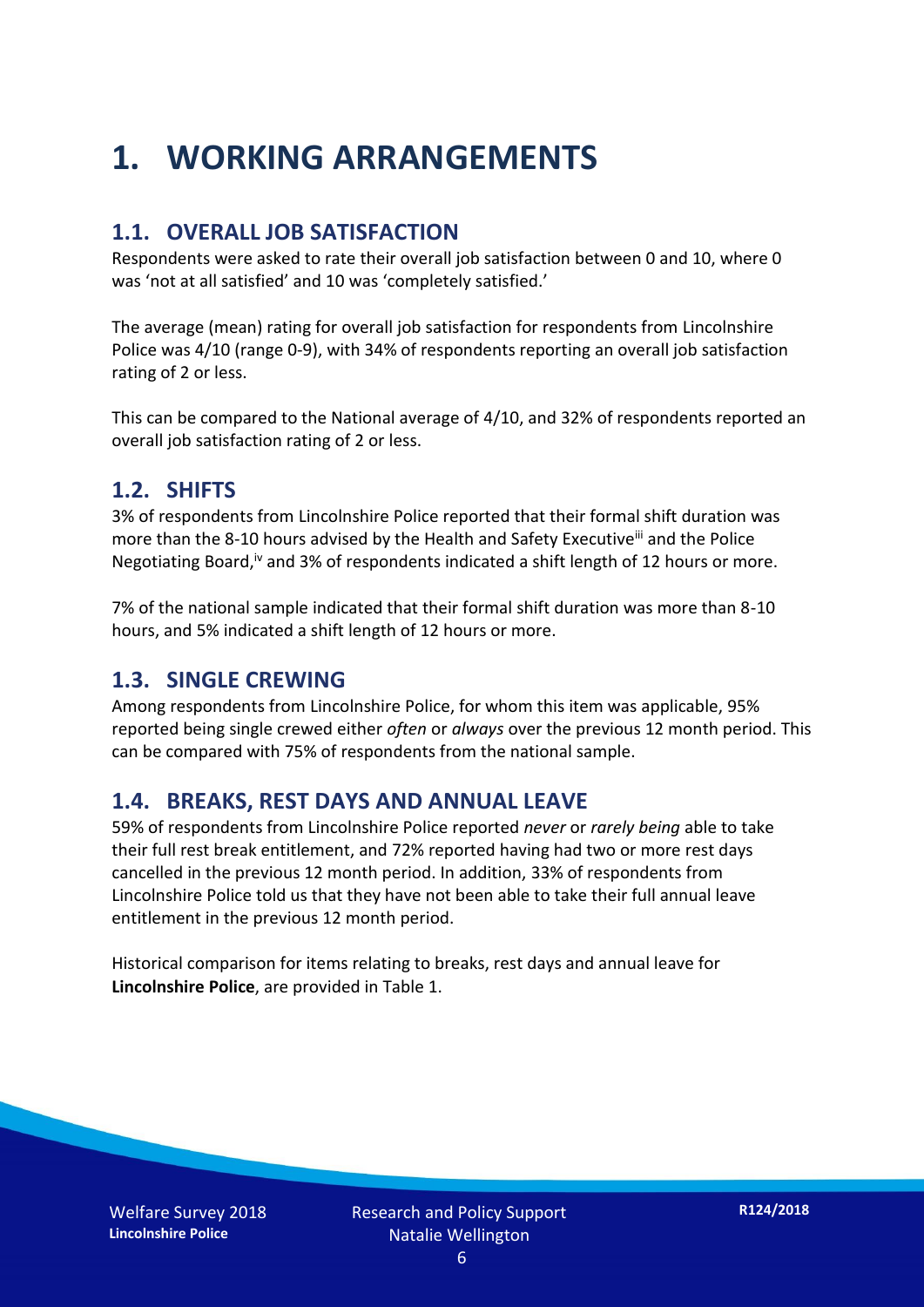| Table 1: Force level figures for breaks, rest days and<br>annual leave     | 2016 | 2018 |
|----------------------------------------------------------------------------|------|------|
| Reported being never or rarely able to take full rest<br>break entitlement |      | 59%  |
| Reported having 2 or more rest days cancelled in the<br>previous 12 months |      | 72%  |
| Reported being unable to take their full annual leave<br>entitlement       |      | 33%  |

Historical comparisons for items relating to breaks, rest days and annual leave for the **police service as a whole**, are provided in the table below.

| Table 2: National figures for breaks, rest days and<br>annual leave        | 2016 | 2018 |
|----------------------------------------------------------------------------|------|------|
| Reported being never or rarely able to take full rest<br>break entitlement | 53%  | 52%  |
| Reported having 2 or more rest days cancelled in the<br>previous 12 months | 76%  | 67%  |
| Reported being unable to take their full annual leave<br>entitlement       | 33%  | 31%  |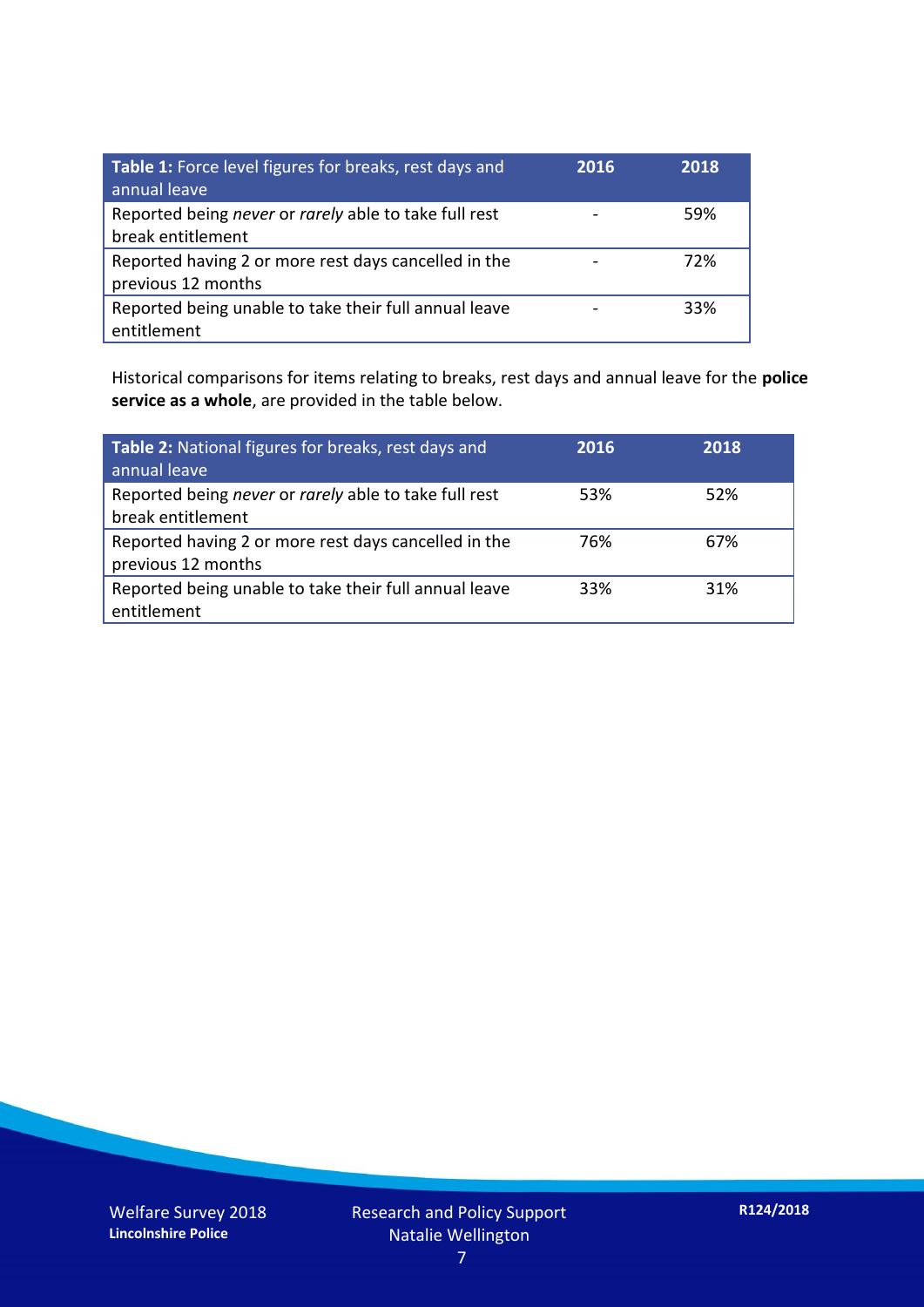## **2. DEMAND**

#### **2.1. WORKLOAD**

80% of respondents from Lincolnshire Police told us that their workload is currently *too high*, or *much too high* – *higher than* the proportion from the national sample (72%).

#### **2.2. HSE MANAGEMENT STANDARDS**

The UK Health and Safety Executive published the Management Standards Indicator Tool (MSIT) to assist organisations in the assessment of workers exposure to dimensions of the psychosocial work environment that, if not properly managed, can lead to harm to health.<sup>v</sup> The 25-item version of the MSIT<sup>vi</sup> contains four items that measure job demands, which were included as part of the Demand, Capacity and Welfare Survey.

43% of respondents from Lincolnshire Police told us that they *often* or *always* have unachievable deadlines, and 55% that they *often* or *always* have to neglect some tasks because they have too much to do.

Historical comparisons for the MSIT job demand items for **Lincolnshire Police** are provided in the table below.

| Table 3: Force level figures for HSE MSIT job demands | 2016 | 2018 |
|-------------------------------------------------------|------|------|
| Often or always have unrealistic time pressures       |      | 37%  |
| Often or always pressured to work long hours          |      | 36%  |
| Often or always have to neglect some tasks because    |      | 55%  |
| they have too much to do                              |      |      |
| Often or always have unachievable deadlines           |      | 43%  |

Historical comparison for the MSIT job demand items for the **police service as a whole**, are provided in the table below.

| Table 4: National figures for HSE MSIT job demands | 2016 | 2018 |
|----------------------------------------------------|------|------|
| Often or always have unrealistic time pressures    | 35%  | 40%  |
| Often or always pressured to work long hours       | 26%  | 29%  |
| Often or always have to neglect some tasks because | 43%  | 54%  |
| they have too much to do                           |      |      |
| Often or always have unachievable deadlines        | 29%  | 38%  |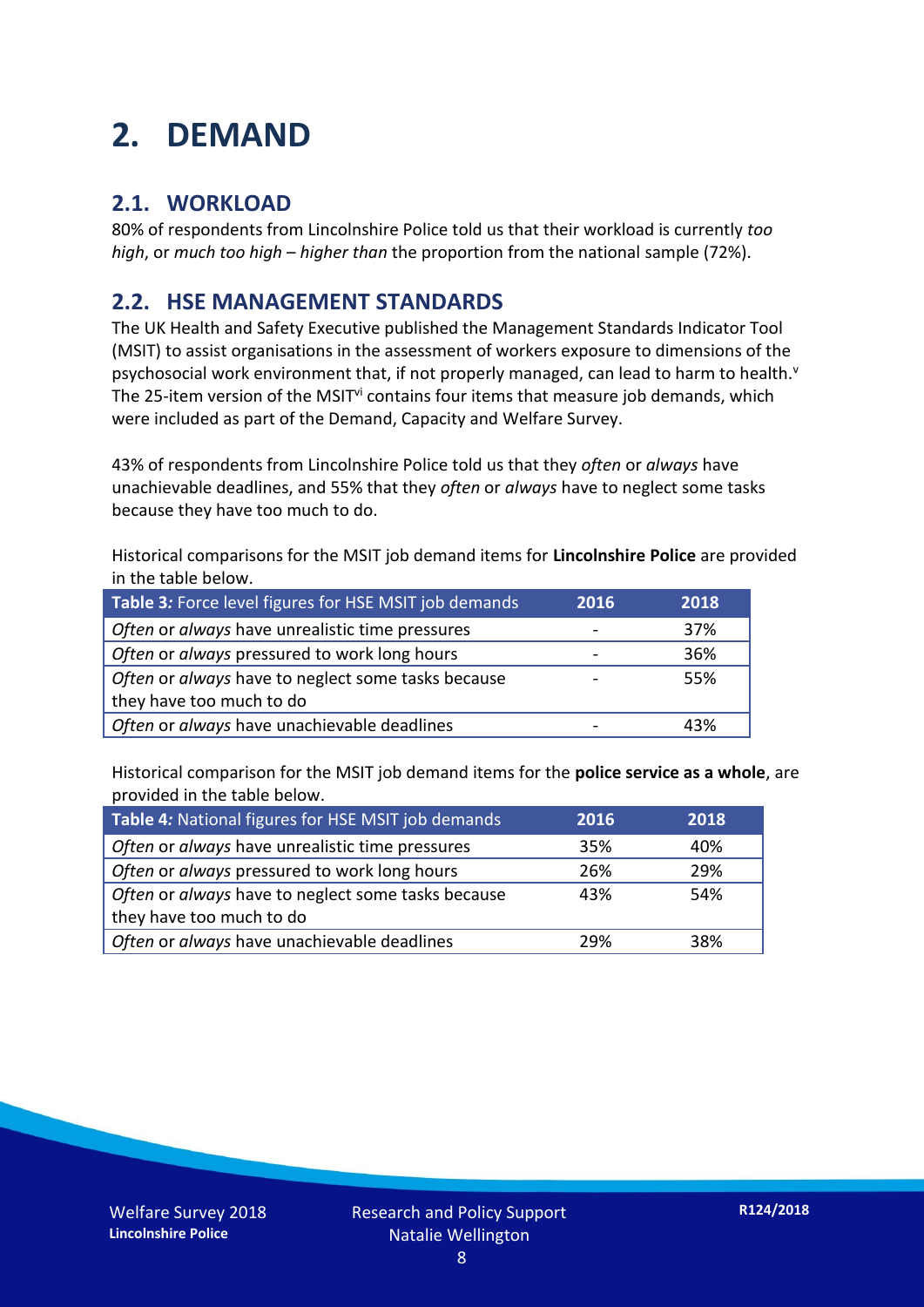#### **2.3. AMOUNT AND PACE OF WORK**

77% of respondents from Lincolnshire Police *disagreed* or *strongly disagreed* that they were able to meet all of the conflicting demands on their time, whilst 5% *agreed* or *strongly agreed* that they had enough time engage in proactive policing in their team/unit.

Across the police service as a whole, 74% of respondents *disagreed* or *strongly disagreed* that they were able to meet all of the conflicting demands on their time and 90% *disagreed* or *strongly disagreed* that there are enough officers to manage all the demands made on their team/unit.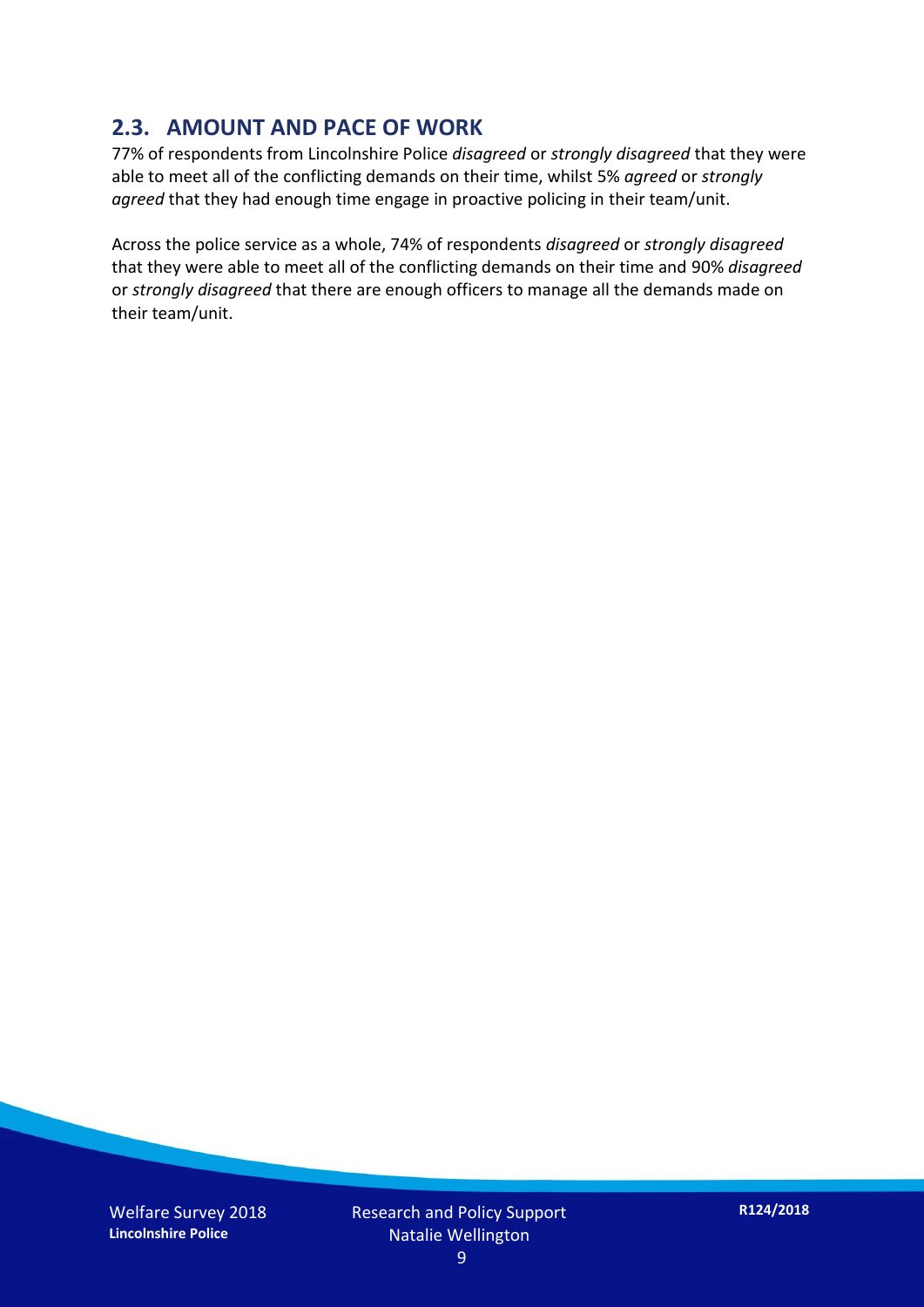## **3. CAPACITY**

#### **3.1. MINIMUM OFFICER STAFFING**

70% of respondents from Lincolnshire Police indicated that their team or unit had a minimum officer staffing level.

Among respondents whose team or unit had a minimum officer staffing level, 26% indicated that this level was *never* or *rarely* achieved.

#### **3.2. OFFICER STAFFING ARRANGEMENTS**

82% of respondents *disagreed* or *strongly disagreed* that the way officer staffing levels are determined in their team/unit seems to be effective.

Historical comparisons of two key items relating to capacity to deal with demand for **Lincolnshire Police** are provided in the table below.

| Table 5: Force level figures for key items relating to capacity                                                     |                                                      |      |  |
|---------------------------------------------------------------------------------------------------------------------|------------------------------------------------------|------|--|
| <b>Statements</b>                                                                                                   | % of respondents who<br>disagreed with the statement |      |  |
|                                                                                                                     | 2016                                                 | 2018 |  |
| There are enough officers in my team/unit for me to do<br>my job properly                                           |                                                      | 90%  |  |
| In my experience, we generally have enough officers to<br>manage all the demands being made on us as a<br>team/unit |                                                      | 96%  |  |

Historical comparisons of the same items for the **police service as a whole** are provided in the table below.

| Table 6: National figures for key items relating to capacity                                                        |                                                      |      |  |  |
|---------------------------------------------------------------------------------------------------------------------|------------------------------------------------------|------|--|--|
| <b>Statements</b>                                                                                                   | % of respondents who<br>disagreed with the statement |      |  |  |
|                                                                                                                     | 2016                                                 | 2018 |  |  |
| There are enough officers in my team/unit for me to do<br>my job properly                                           | 78%                                                  | 83%  |  |  |
| In my experience, we generally have enough officers to<br>manage all the demands being made on us as a<br>team/unit | 85%                                                  | 90%  |  |  |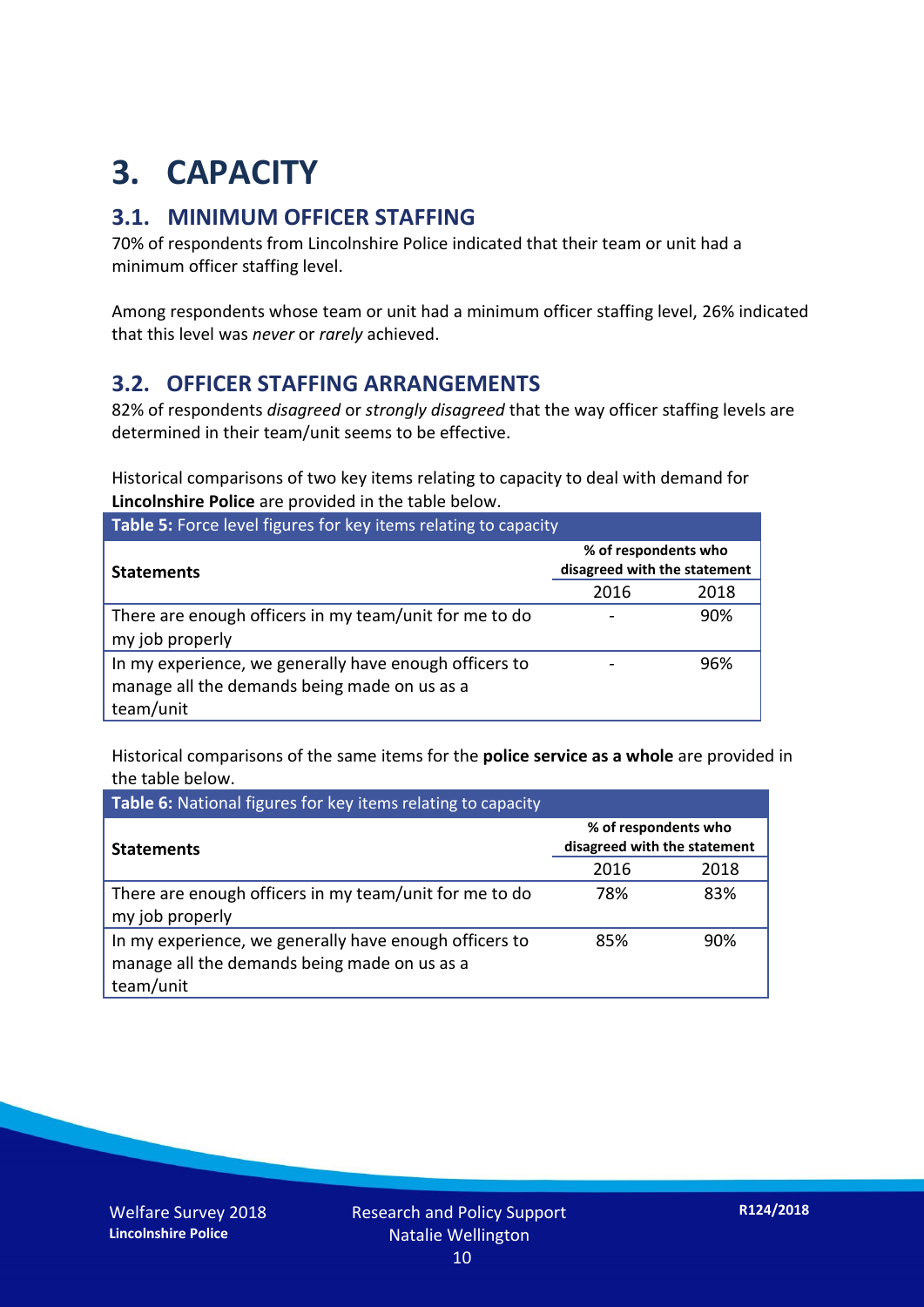## **4. HEALTH AND WELLBEING**

#### **4.1. OVERALL LIFE SATISFACTION**

Respondents were asked to rate their overall life satisfaction between 0 and 10, where 0 was 'not at all satisfied' and 10 was 'completely satisfied.'

The average (mean) rating for overall life satisfaction for respondents from Lincolnshire Police was 6/10 (range 0-10). 10% of respondents reported life satisfaction rating of 2 or less.

These results can be compared to the National average of 6/10, with 15% of respondents reporting an overall life satisfaction rating of 2 or less.

#### **4.2. OVERALL PHYSICAL HEALTH**

Participants were asked to rate their overal health on a scale from *very good* to *very poor*. An historical comparison for both national and local figures for this item are below.

| Table 7: Self-rated overall physical health |                       | 2016 | 2018 |
|---------------------------------------------|-----------------------|------|------|
|                                             | Very poor             |      | 0%   |
|                                             | Poor                  |      | 6%   |
| <b>Force level figures</b>                  | Neither good nor poor |      | 23%  |
|                                             | Good                  |      | 54%  |
|                                             | Very good             |      | 17%  |
| <b>National figures</b>                     | Very poor             | 1%   | 1%   |
|                                             | Poor                  | 11%  | 6%   |
|                                             | Neither good nor poor | 23%  | 17%  |
|                                             | Good                  | 53%  | 54%  |
|                                             | Very good             | 13%  | 23%  |

#### **4.3. SINGLE ITEM INDICATOR OF STRESS**

Work related stress was measured using a single-item measure. 48% of respondents from Lincolnshire Police presented with a non-diagnostic case of work-related stress.<sup>vii</sup>

This is *higher than* the proportion reported in this year's national results.

Stress outside of work was assessed using an adaptation of the work-related stress measure. 11% of respondents from Lincolnshire Police presented with a non-diagnostic case of stress outside of work.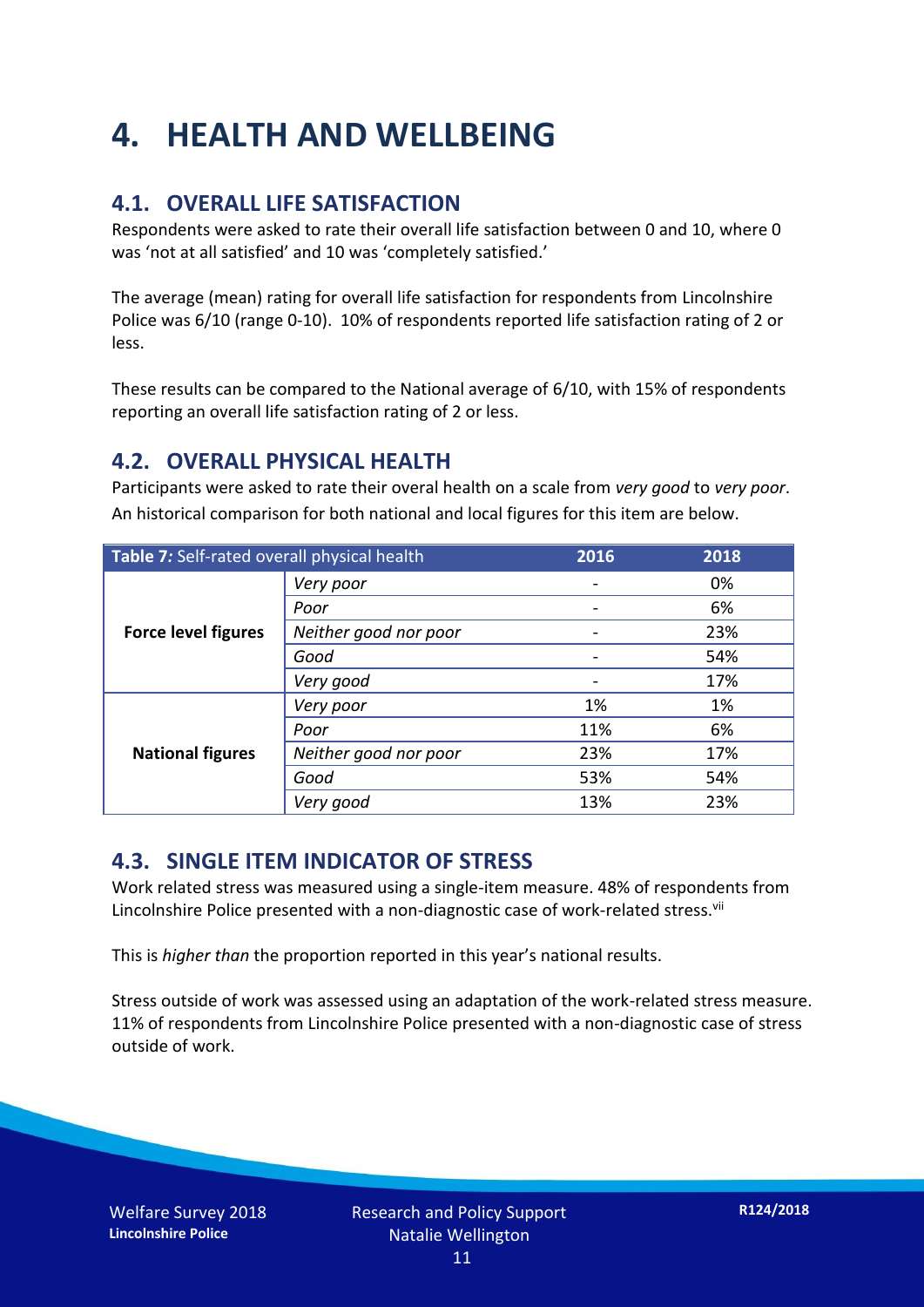#### **4.4. SINGLE ITEM INDICATOR FOR MENTAL HEALTH**

A top-level broad overview of mental wellbeing was established using an item that asked respondents to indicate whether they had experienced feelings of stress, low mood, anxiety, or other difficulties with their health and wellbeing over the last 12 months.

79% of respondents from Lincolnshire Police indicated that they had experienced feelings of stress, low mood, anxiety, or other difficulties with their health and wellbeing over the last 12 months; with 96% also indicating that these feelings were caused, or made worse by work.

#### **4.5. MENTAL WELLBEING**

Mental wellbeing can be broadly conceptualized as having two dimensions. The first concerns positive affect (i.e. pleasurable aspects of wellbeing such as feelings of optimism, cheerfulness, and relaxation). The second concerns psychological functioning (i.e. such as clear thinking, self-acceptance, personal development, competence, and autonomy).

To investigate mental wellbeing in more detail the two-dimensional structure of mental wellbeing described above was assessed using the short Warwick-Edinburgh Mental Wellbeing Scale (SWEMWBS). viii The scale asks individuals to rate their experience during the last two weeks for seven positively framed statements.

SWEMWBS findings for **Lincolnshire Police** are presented in the table below alongside those for national sample for 2016 and 2018.

**Table 8**: % of respondents that reported experiencing the following positive aspects of wellbeing *rarely* or *none of the time* over the previous 2 weeks

| <b>SWEMWBS item</b>                           | <b>National figures</b> |      | <b>Force level figures</b> |      |
|-----------------------------------------------|-------------------------|------|----------------------------|------|
|                                               | 2016                    | 2018 | 2016                       | 2018 |
| I've been feeling optimistic about the future | 62%                     | 36%  |                            | 25%  |
| I've been feeling useful                      | 28%                     | 25%  |                            | 18%  |
| I've been feeling relaxed                     | 60%                     | 48%  |                            | 48%  |
| I've been dealing with problems well          | 20%                     | 19%  |                            | 18%  |
| I've been thinking clearly                    | 16%                     | 16%  |                            | 13%  |
| I've been feeling close to other people       | 34%                     | 28%  |                            | 27%  |
| I've been able to make up my own mind         | 13%                     | 10%  |                            | 7%   |
| about things                                  |                         |      |                            |      |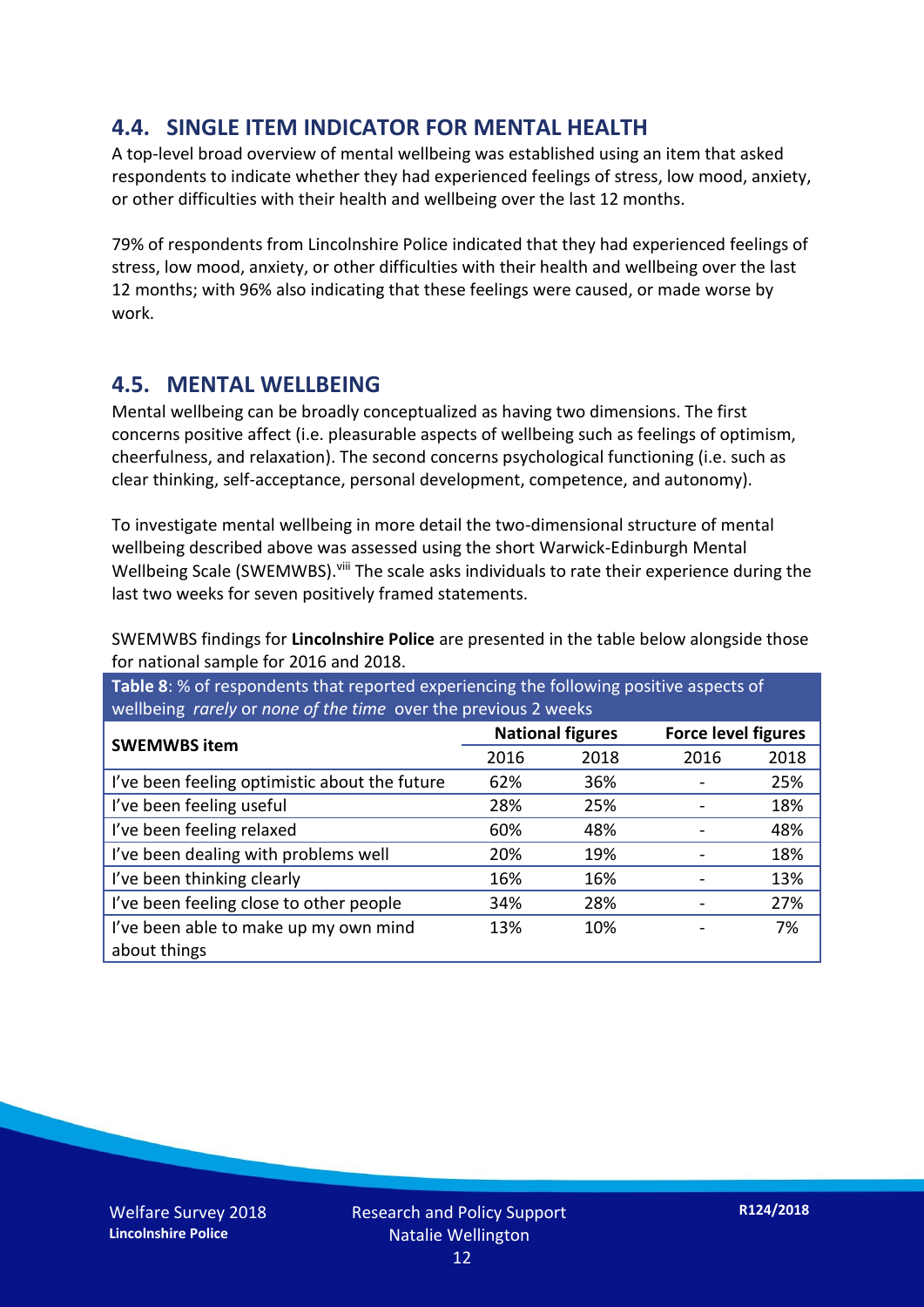#### **4.6. HELP SEEKING**

A question was applied to identify those who had ever **sought help** for feelings of stress, low mood, anxiety, or any other difficulties with mental health and wellbeing. Examples of sources of help were provided including GP, occupational health department, psychologist, therapist, and counsellor.

39% of responses from Lincolnshire Police had previously sought help for feelings of stress, low mood, anxiety or other difficulties with their mental health and wellbeing, 50% of which had done so within the last 12 months.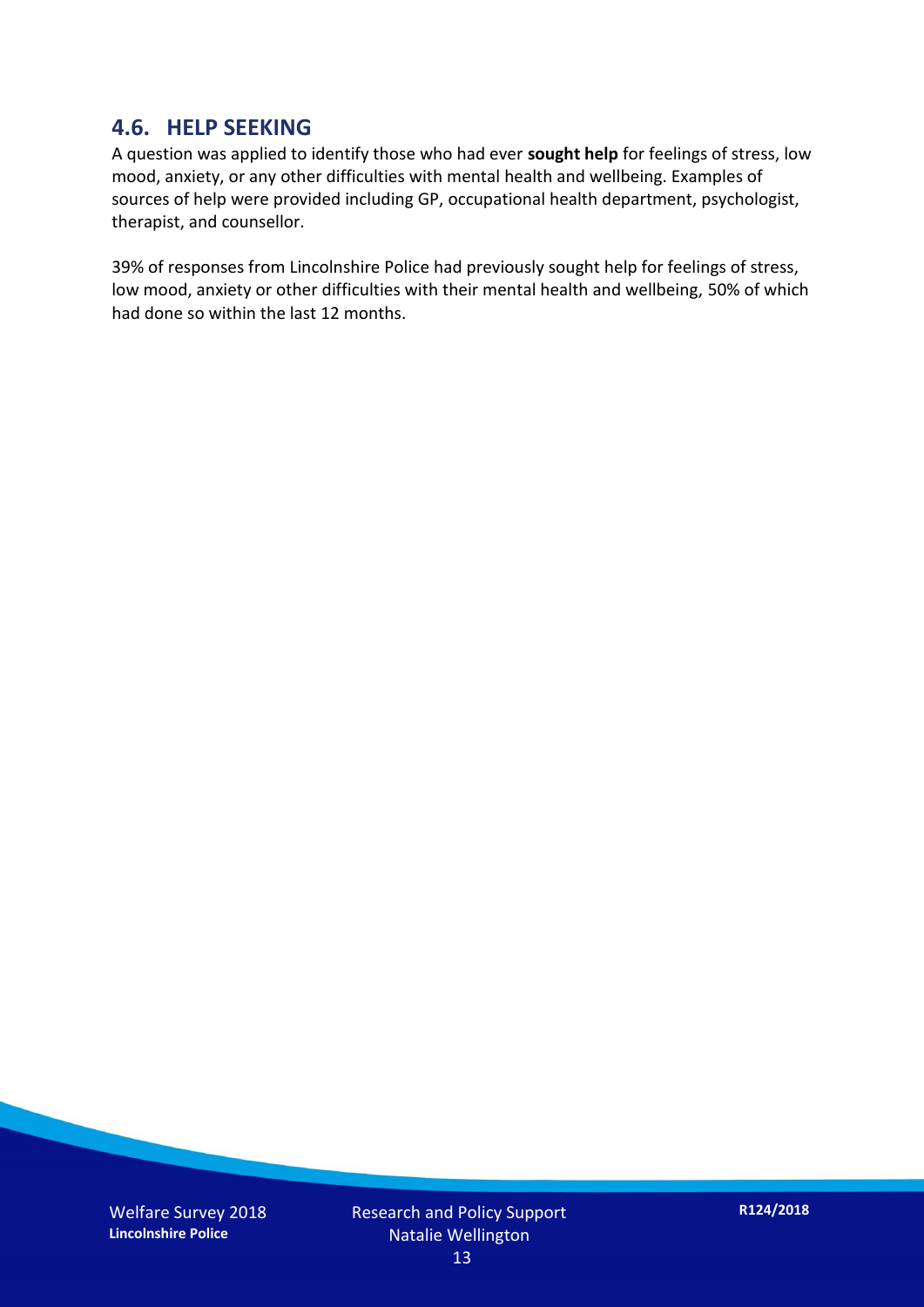### **5. ABSENCE BEHAVIOUR**

#### **5.1. ABSENCE**

56% of respondents from Lincolnshire Police reported one or more days of sickness absence and 24% of respondents indicated that at least one day of their sickness absence was attributable to stress, depression, or anxiety.

The national proportion of respondents who had taken one or more days of sickness absence was 56% and 32% of respondents indicated that at least one day of their sickness absence was attributable to stress, depression, or anxiety.

#### **5.2. PRESENTEEISM AND LEAVEISM**

Presenteeism is the act of attending work while ill. This has been shown to be associated with subsequent health decline, particularly in relation to burnout,  $\alpha$  and can to lead to elevated absenteeism.<sup>x</sup> Moreover, evidence suggests that presenteeism can compound the effects of the initial illness and negatively influence job satisfaction, resulting in negative job attitudes and withdrawal from work.<sup>xi</sup>

Leaveism is a recently coined term to describe hidden sickness absence and work undertaken during rest periods, including using allocated time off such as annual leave entitlements to take time off when they are in fact unwell.

Findings for Lincolnshire Police are presented in the graph below.





Welfare Survey 2018 **Lincolnshire Police**

Research and Policy Support Natalie Wellington 14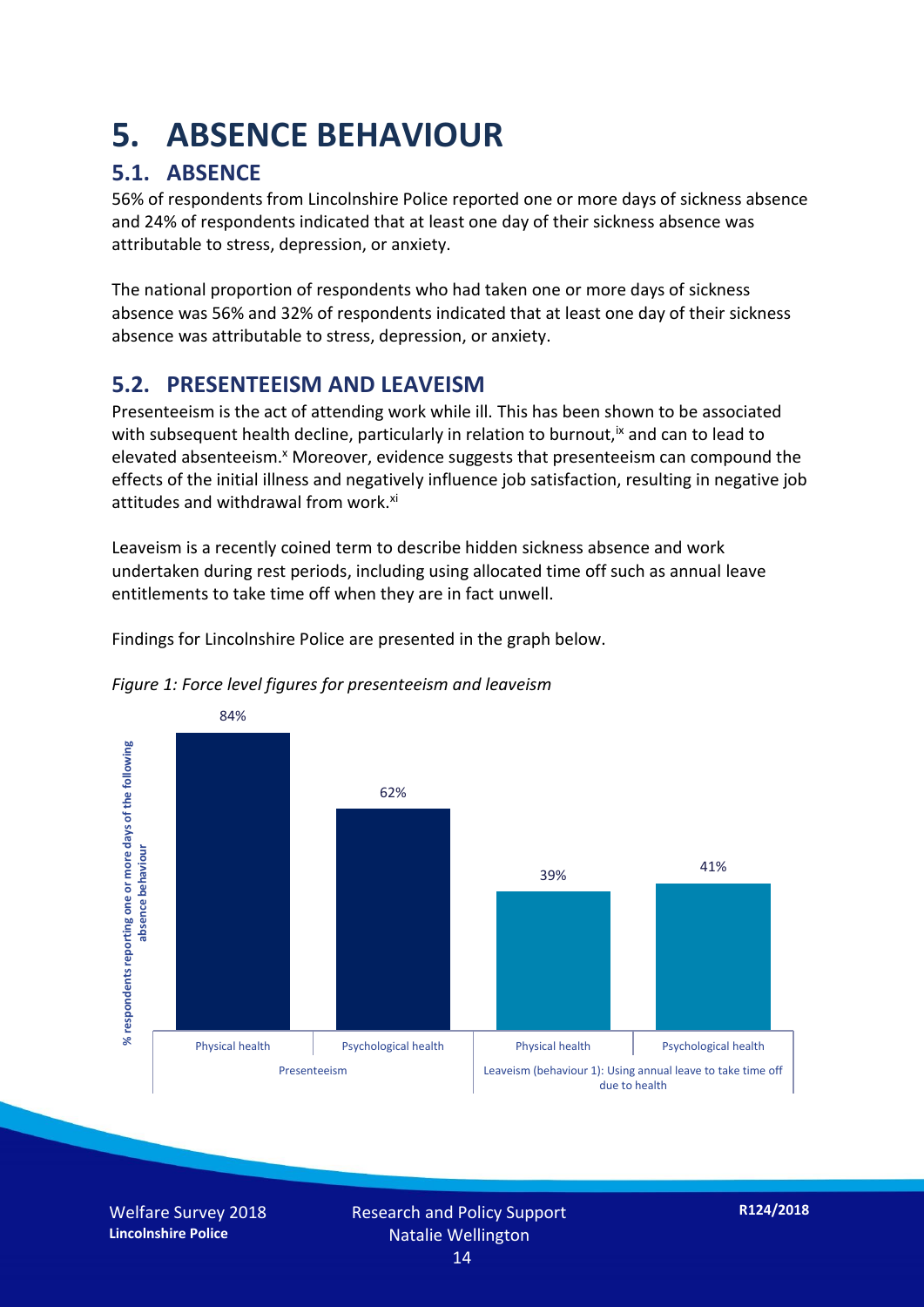### **6. Violence and physical injuries**

#### **6.1. VIOLENCE**

Verbal and physical violence was assessed using four questions regarding how often officers received verbal insults, verbal threats, unarmed physical attacks, and attacks with a weapon from members of the public over the previous 12 months. Findings are presented in the table below.

**Table 9:** Force level figures for frequency of verbal and physical violence from members of the public

| Type of violent victimisation                                                           | % of respondents indicating frequency<br>of experience as at least once a week |      |
|-----------------------------------------------------------------------------------------|--------------------------------------------------------------------------------|------|
|                                                                                         | 2016                                                                           | 2018 |
| Verbal insults (e.g., swearing, shouting, abuse)                                        |                                                                                | 31%  |
| Verbal threats (e.g., threat of hitting, threat of<br>kicking)                          |                                                                                | 21%  |
| Spitting assaults (i.e. being deliberately spat<br>upon)                                |                                                                                | 1%   |
| Unarmed physical attacks (e.g., struggling to<br>get free, wrestling, hitting, kicking) |                                                                                | 12%  |
| Use of a deadly weapon (e.g., stick, bottle, axe,<br>firearm)                           |                                                                                | 1%   |

#### **6.2. INJURIES**

15% of Lincolnshire Police respondents reported that they had suffered one or more injuries that required medical attention as a result of work-related **violence** in the last year – losing more than 149 days in sickness absence.

This is *lower than* the proportion compared to this year's national results.

20% of Lincolnshire Police respondents also reported that they had suffered one or more injuries that required medical attention as a result of work-related **accidents** in the last year – losing more than 161 days in sickness absence.

This is *higher than* the proportion compared to this year's national results.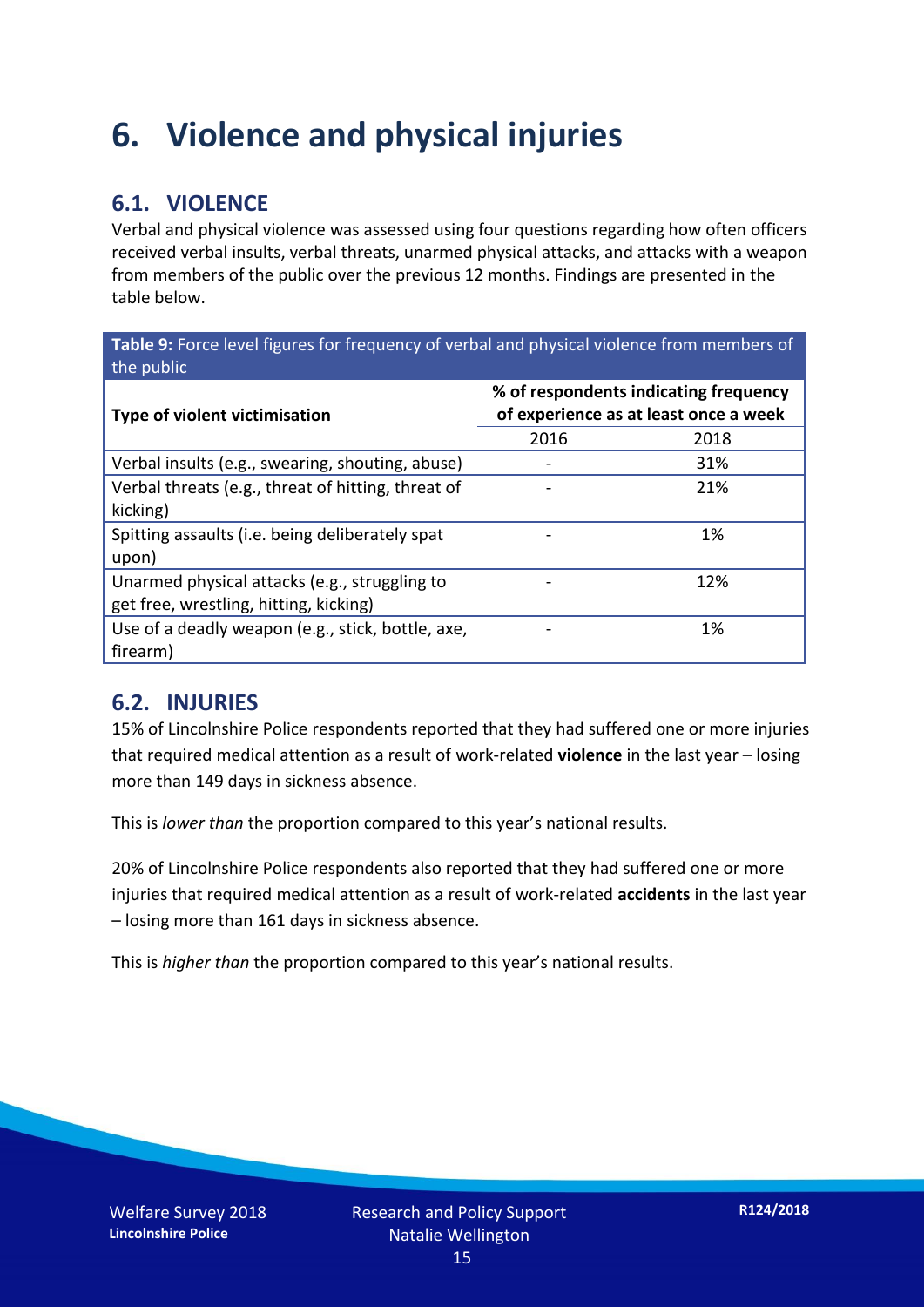## **7. ORGANISATIONAL SUPPORT: MENTAL HEALTH & WELLBEING**

Participants who indicated that they had sought help for difficulties with mental health and wellbeing were presented with additional questions concerning disclosure to a line manager.

#### **7.1. DISCLOSURE**

60% of respondents from Lincolnshire Police, for whom it was applicable, reported that they had disclosed seeking mental health and wellbeing support to their line managers.

#### **7.2. REASONS FOR NON-DISCLOSURE**

Respondents who did not disclose to their line managers that they had sought mental health and wellbeing support, were asked to indicate why. Findings are presented in the table below.

| Table 10: Reasons for non-disclosure                        |                     |          |  |
|-------------------------------------------------------------|---------------------|----------|--|
|                                                             | % of total mentions |          |  |
| <b>Item</b>                                                 | Force level         | National |  |
|                                                             | figures             | figures  |  |
| I was worried that my other colleagues would find out       | 7%                  | 10%      |  |
| I thought it would negatively affect my opportunities for   | 10%                 | 11%      |  |
| promotion and/or specialising                               |                     |          |  |
| It wasn't affecting my work                                 | 5%                  | 7%       |  |
| I didn't want to be treated differently (in a negative way) | 5%                  | 13%      |  |
| I felt it was a personal matter                             | 12%                 | 20%      |  |
| I have had negative experiences of disclosing in the past   | 7%                  | 6%       |  |
| I thought it would have a negative impact on my career      | 7%                  | 10%      |  |
| There is a negative attitude in the police service towards  | 12%                 | 12%      |  |
| people who experience difficulties with their mental health |                     |          |  |
| and wellbeing                                               |                     |          |  |
| I did not think my line manager would treat me with         | 22%                 | 7%       |  |
| empathy                                                     |                     |          |  |
| For reasons other than those listed above                   | 12%                 | 4%       |  |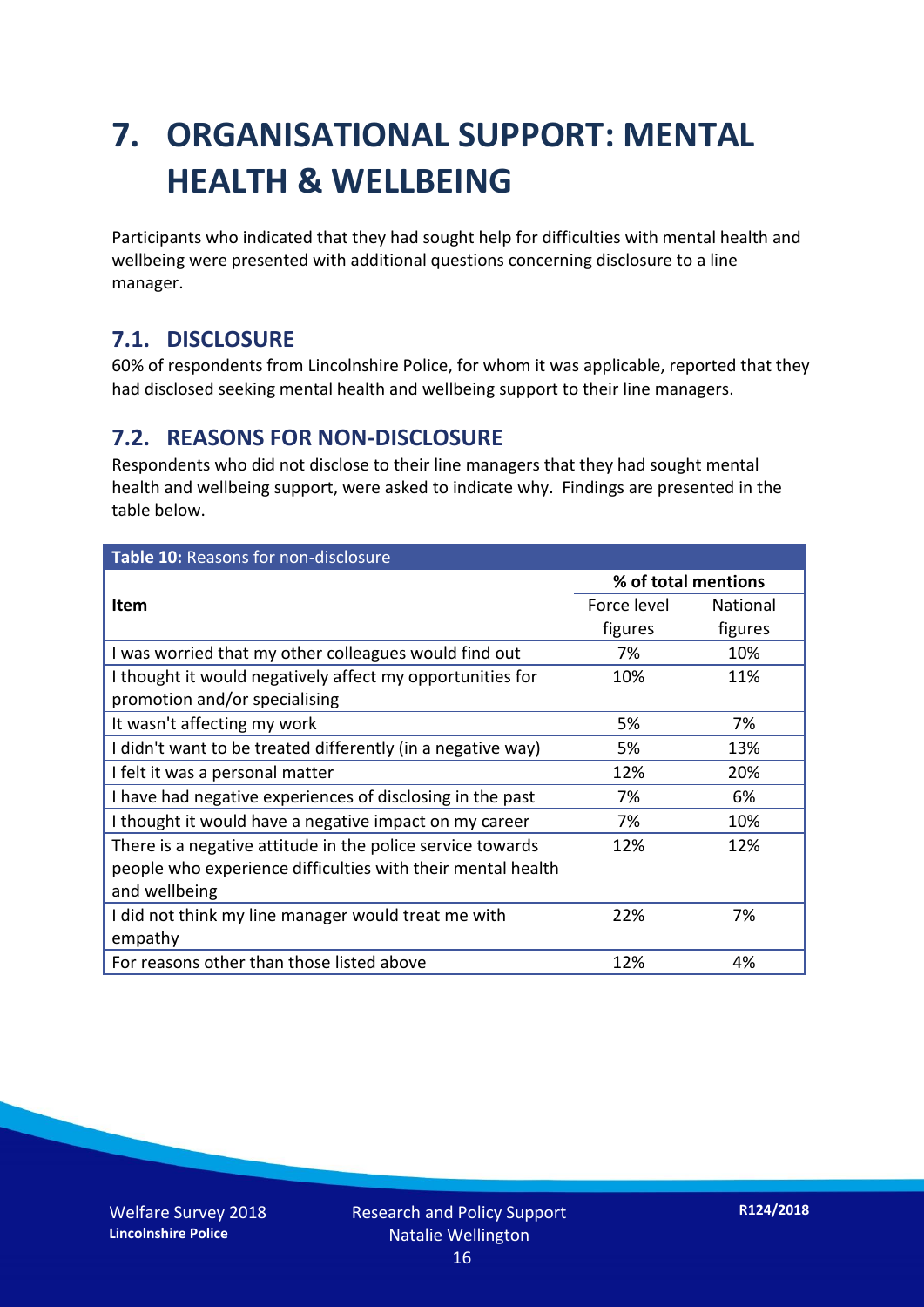#### **7.3. ATTITUDES TO MENTAL HEALTH AND WELLBEING**

All respondents were asked about the attitude of the police service towards mental health and wellbeing.

Respondents were provided with a list of statements, and asked to indicate the extent to which they agreed or disagreed with the statement.

The table below shows the percentage of respondents who agreed with three key statements about the police services attitudes towards mental health and wellbeing for both Lincolnshire Police, and the police service as a whole.

| Table 11: Attitudes to mental health and wellbeing |                                                    |                  |
|----------------------------------------------------|----------------------------------------------------|------------------|
| <b>Statements</b>                                  | % of respondents that agreed with<br>the statement |                  |
|                                                    | Force level figures                                | National figures |
| The police service encourages staff to talk openly | 51%                                                | 45%              |
| about mental health and wellbeing                  |                                                    |                  |
| Someone would be treated differently (in a         | 34%                                                | 37%              |
| negative way) if they disclosed difficulties with  |                                                    |                  |
| their mental health and wellbeing                  |                                                    |                  |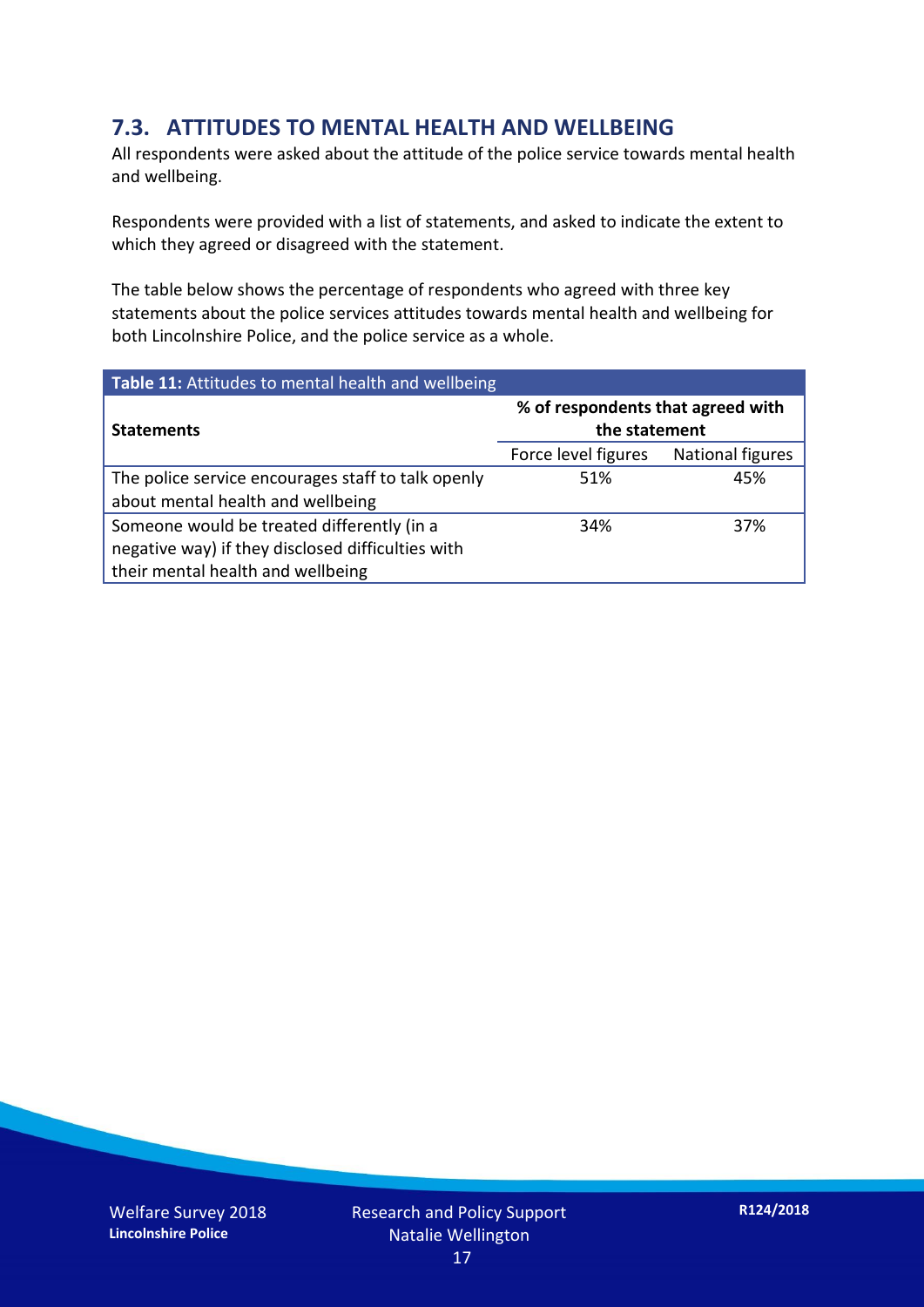### **8. Notes for JBBs**

Additional findings from the 2018 Demand, Capacity and Welfare survey are available on request from the Research and Policy department. Additional topics include, but are not limited to:

- Morale,
- Fatigue and sleep,
- Managerial mental health and wellbeing support,
- Organisational change, and
- Organisational justice.

The findings of the survey can also be broken down in more detail in terms of different demographic groups, such as rank, role or length of service. However please be aware that we can only go into a certain level of detail with this demographic data in order to preserve respondents' confidentiality.

JBBs wishing to obtain further information can contact [ResearchandDataCollection@polfed.org](mailto:ResearchandDataCollection@polfed.org) to discuss their requirements.

The Research and Policy Department only has one member of staff responsible for these data requests; please bear this in mind in terms of turnaround times and the amount of data you request when contacting the team.

All other interested parties should speak to their local JBB in the first instance.